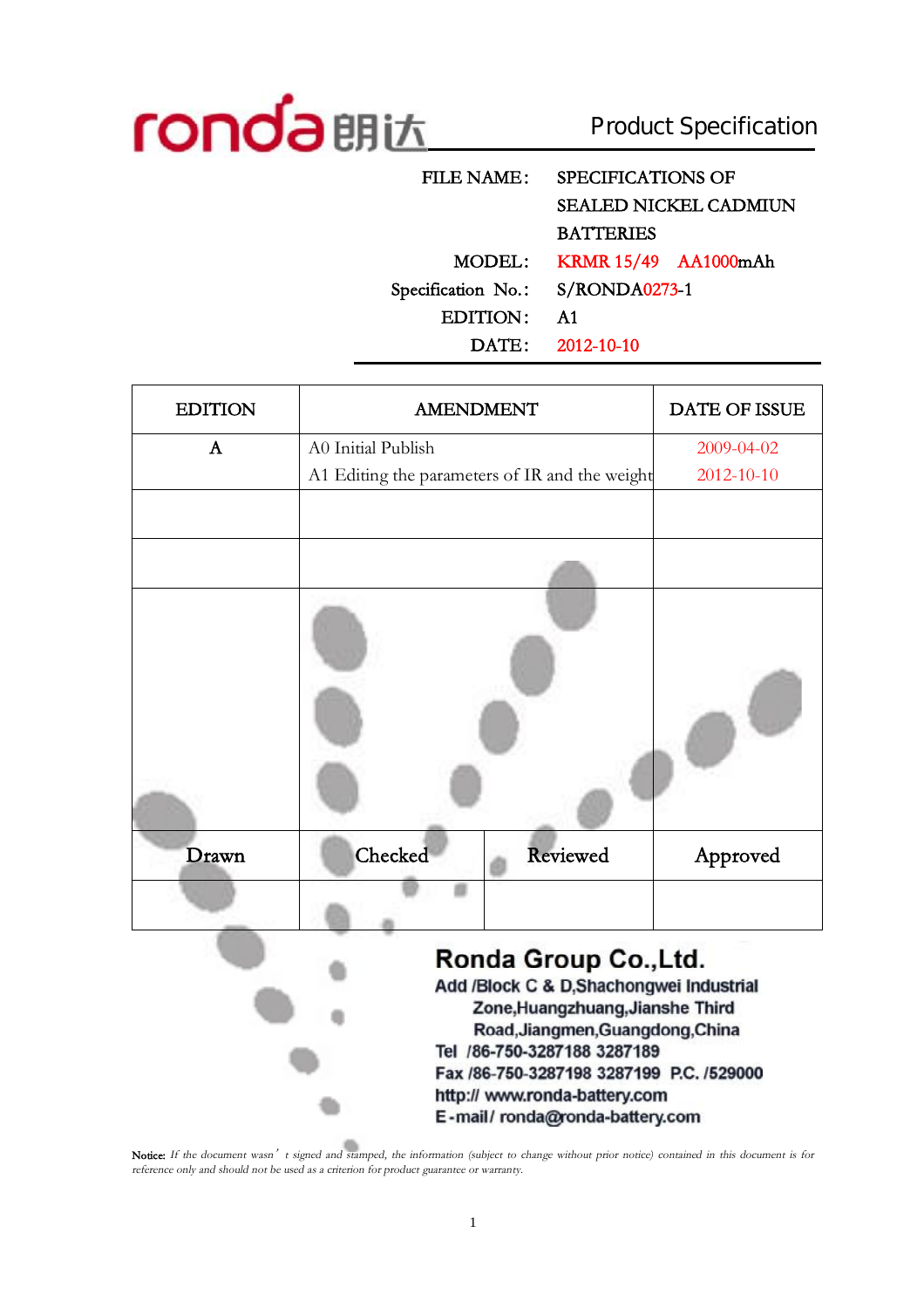## **KRMR 15 /49 AA1000mAh**

#### **1. SCOPE**

The specifications governs the performance of the following **RONDA** Nickel-Cadmium Cylindrical cell and its battery pack.(Refer to the attached figure 1 )

Rated capacity: 1000mAh

Designation: KRMR15/49  $AA(D: 14.5^0_{-1.0}$ mm  $_{-1.0}$ mm *H*: 48.5<sup>0</sup><sub>-1.0</sub>mm)





#### **2. DATA OF BATTERY PACK**

The data of battery pack, including voltage and weight, is almost equivalent to the multiple numbers of the relevant single cells.

Example: Battery pack consisting three single cells

Nominal voltage of single cell = 1.2V

Nominal voltage of battery pack =  $1.2V \times 3 = 3.6V$ 

#### **3. RATINGS**

#### **Table 1 - Ratings of the cells**

| Description     | Unit<br>Specification |      | Conditions                |  |
|-----------------|-----------------------|------|---------------------------|--|
| Nominal Voltage | V/Cell                | 1.2  | Single cell               |  |
| Rated Capacity  | mAh                   | 1000 | Standard Charge/Discharge |  |

#### **4. PERFORMANCE**

Unless otherwise stated, tests should be done within one month of delivery under the following conditions:

Ambient Temperature: 20±5℃

Relative Humidity:  $65 \pm 20\%$ 

Standard Charge/Discharge Conditions:

Preparative: Prior to charging, the cell shall be discharged by 200mA(0.2*<sup>I</sup>t*A) to 1.0V

Charge:  $100mA(0.1I\text{A}) \times 16$ hours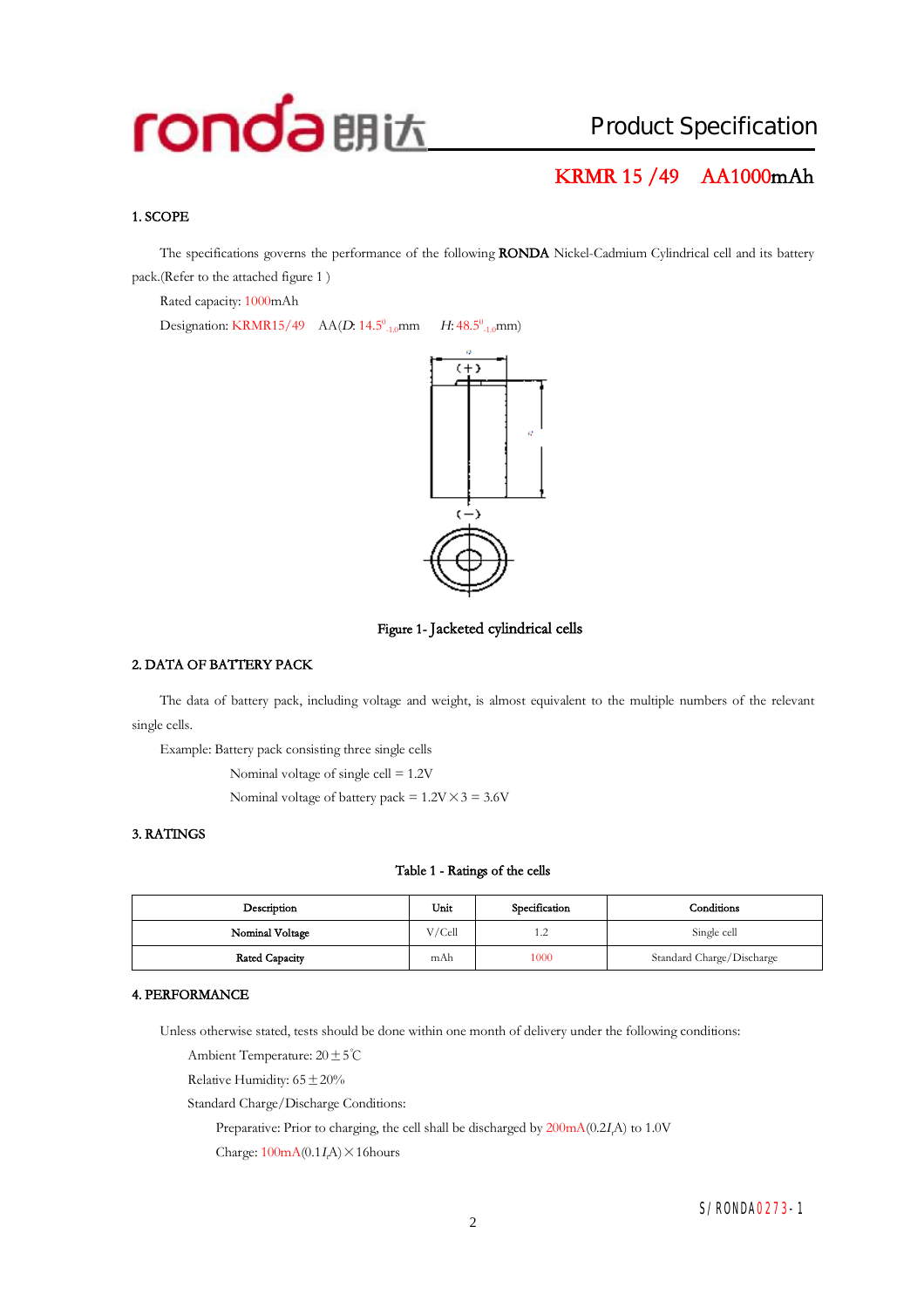

## **KRMR 15/49 AA1000mAh**

Stand in charged condition:1~4h

Discharge: 200mA(0.2*<sup>I</sup>t*A) to 1.0V/Cell

#### **Table 2 – Performance and test methods<sup>b</sup>**

| <b>Test Item</b>                |                             | Specification<br>Unit             |                     | <b>Test Conditions</b>                                                                                                                              | Remarks   |
|---------------------------------|-----------------------------|-----------------------------------|---------------------|-----------------------------------------------------------------------------------------------------------------------------------------------------|-----------|
|                                 |                             | h                                 | $\geqslant 5$       | Standard Charge/Discharge                                                                                                                           |           |
| performance<br><b>Discharge</b> | $20^{\circ}C^{a}$           | min                               | $\geqslant 54$      | After Standard Charge, stored for 1~4h, then<br>discharged by $1000 \text{mA}$ (1.0 <i>I</i> ,A) to 0.9V.                                           |           |
|                                 | $-18^\circ$ C               | h<br>$\geqslant$ 3                |                     | After Standard Charge, stored for 16~24h in<br>-18 $\pm$ 2°C, then discharged by 200mA (0.2I,A)<br>to $1.0V$ in $-18 + 2^{\circ}C$ .                |           |
|                                 | Charge (capacity) retention | h/min                             | $\geqslant$ 3h15min | After Standard Charge, stored on open circuit<br>for a period of 28days, then discharged<br>by $200 \text{mA}$ (0.2 <i>I<sub>A</sub></i> ) to 1.0V. |           |
|                                 | <b>Endurance</b> in cycles  | cycle                             | $\geqslant 500$     | Appendix-table 3                                                                                                                                    |           |
|                                 | Permanent charge endurance  | h                                 | $\geqslant$ 3       | Appendix-table 4                                                                                                                                    |           |
| Over charge                     |                             | h<br>$\geqslant 5$                |                     | Charge: 100mA(0.1I,A) for 28d;<br>Storage: 1~4h<br>Discharge: $200 \text{mA}(0.2I,A)$ to 1.0V                                                       |           |
| Safety device operation         |                             | Not disrupt or burst              |                     | Undergo a forced discharge at constant current<br>$200 \text{mA}(0.2I,\text{A})$ to 0V. Then discharged by<br>1000mA $(1.0I,A)$ for 60min.          |           |
|                                 | Storage $^\wedge$           | hour                              | $\geqslant$ 5       | Stored on open circuit for 12 months.<br>Then standard charge/discharge.                                                                            |           |
| Internal resistance             |                             | $m\Omega$                         | $\leq 26$           | Within $1 \sim 4$ h after standard Charge (1000Hz)                                                                                                  |           |
| Weight                          |                             | g                                 | $21.9$ (approx)     |                                                                                                                                                     | Reference |
|                                 | Vibration                   | No leakage, no fire, no explosion |                     | IEC 62133 2002 4.2.2                                                                                                                                |           |
| Free fall                       |                             | No fire, no explosion             |                     | IEC 62133 2002 4.3.3                                                                                                                                |           |

a) Five cycles is permitted b) Unless otherwise stated, the cell shall be discharged by 200mA(0.2*<sup>I</sup>t*A) to 1.0V before test.

*Notice:Test conditions is drawn according to IEC 61951-1 2006; Please refer to the related description of the standard.* 

#### **5. CONFIGURATION, DIMENSIONS AND MARKINGS**

Please refer to the attached drawing.

#### **6. EXTERNAL APPEARANCE**

The cell/battery shall be free from cracks, scars, breakage, rust, discoloration, leakage nor deformation.

#### **7. CAUTION**

- (1) Reverse charging is not acceptable.
- (2) Charge before use. The cells/batteries are delivered in an uncharged state.
- (3) Do not charge/discharge with more than our specified current.
- (4) Prevent short circuit, do not incinerate or disassemble the cell/battery.
- (5) Do not solder directly to the cell/battery for a long time.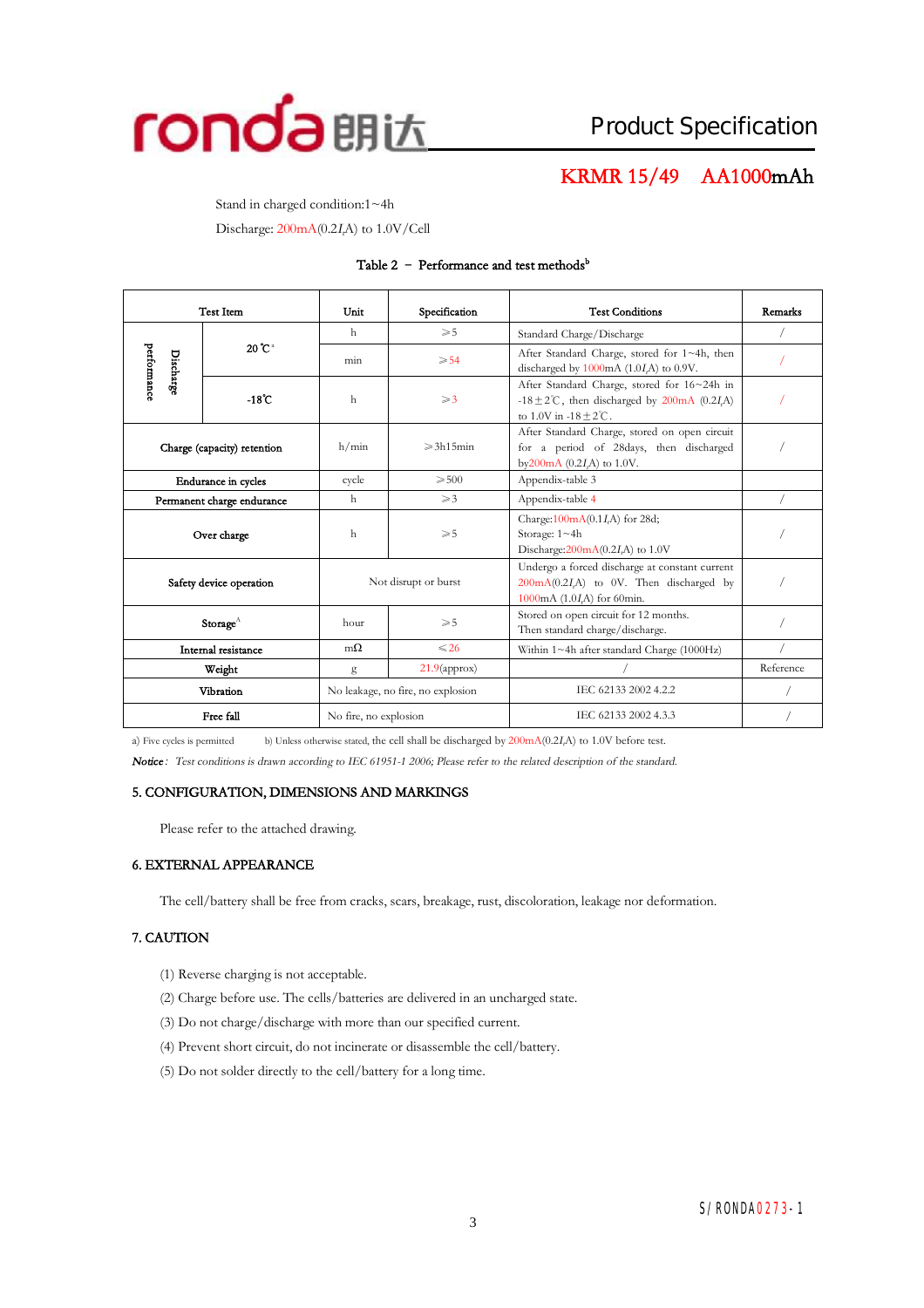

## **KRMR 15/49 AA1000mAh**

(6) The life expectancy may be reduced if the cell/battery is subjected adverse conditionslike: extreme temperature, deep cycling, excessive overcharge/ over-discharge.

(7) Store the cell/battery in a cool and dry place. Always discharge batteries before assemble or solder.

- (8) Always discharge batteries before bulk storage or shipment.
- (9) Do not mix batteries of different types and capacities.

#### **Appendix**

#### A) **Endurance in cycles**

Prior to the endurance on cycle test ,the cell shall be discharged at 200mA(0.2*<sup>I</sup>t*A) to 1.0V. The following test shall be carried out in accordance with the conditions specified in Table 3.

### **Cycle number Charge Stand in charged condition Discharge**  1 0.1*I*<sub>*A*</sub> for 16h none 0.25*I*<sub>*A*</sub> for 2h20min 2~48 0.25*<sup>I</sup>t*A for 3h10min none 0.25*<sup>I</sup>t*A for 2h20min 49 0.25*I*A for 3h10min none 0.25*I*A to 1.0V 50 0.1*<sup>I</sup>t*A for 16h 1h~4h 0.20*<sup>I</sup>t*A to 1.0V<sup>a</sup> a) Cycles 1 to 50 shall be repeated until the discharge duration on any 50th Cycle becomes less than 3h or the cell voltage drops below 1.0V during  $1~48<sup>th</sup>$  cycle.

#### **Table 3 Endurance in cycles**

#### B) **Permanent charge endurance**

Prior to the endurance on cycle test ,the cell shall be discharged at 200mA(0.2*<sup>I</sup>t*A) to 1.0V. The following test shall be carried out in accordance with the conditions specified in Table 4.

#### **Table 4 Permanent charge endurance**

| Cycle number                                                                 | Charge                   | Discharge <sup>*</sup> |  |  |  |
|------------------------------------------------------------------------------|--------------------------|------------------------|--|--|--|
|                                                                              | $0.051I$ , A for 91 days | $0.2I$ A to $1.0V$     |  |  |  |
|                                                                              | $0.051I$ , A for 91 days | $0.2I$ A to $1.0V$     |  |  |  |
|                                                                              | $0.051I$ , A for 91 days | $0.2I$ , A to $1.0V$   |  |  |  |
| $0.051I$ , A for 91 days<br>$0.2I$ , A to $1.0V$<br>4                        |                          |                        |  |  |  |
| The discharge is carried out immediately upon completion of discharge.<br>a) |                          |                        |  |  |  |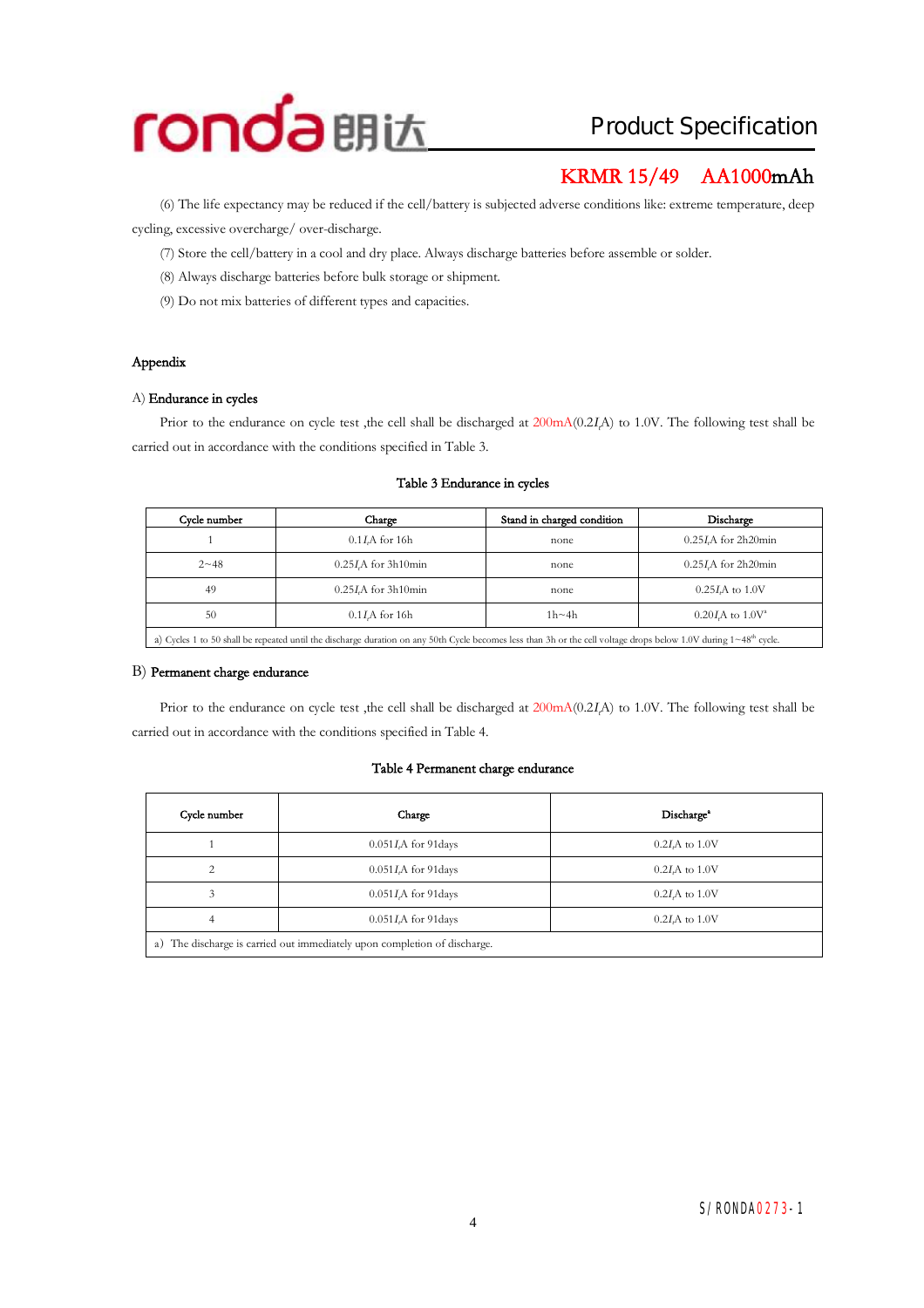## **KRMR 15/49 AA1000mAh**



| x3<br>Nominal voltage<br>1.2V<br>$(+)$<br>1.0I <sub>r</sub> A<br>0.2I <sub>r</sub> A<br>Capacity comparison(mAh)<br>1000<br>900 |           |  |
|---------------------------------------------------------------------------------------------------------------------------------|-----------|--|
|                                                                                                                                 |           |  |
|                                                                                                                                 |           |  |
|                                                                                                                                 |           |  |
| Н<br>Weight(g)<br>21.9                                                                                                          |           |  |
| Internal Impedance at 1000Hz                                                                                                    | $\leq 26$ |  |
| (After Charge;mΩ)                                                                                                               |           |  |
| Standard<br>100mA<br>$(-)$                                                                                                      |           |  |
| Charge current<br>Rapid<br>1000mA                                                                                               |           |  |
| Standard<br>16h                                                                                                                 |           |  |
| Charge time<br>72min, plus 2h by<br>Rapid<br>0.1I <sub>r</sub> A                                                                |           |  |
| $14.5^{\scriptstyle 0}_{\scriptscriptstyle -1.0} \text{mm}$<br>Standard<br>$0 \sim +35^{\circ}C$<br>D                           |           |  |
| Temperature<br>charge<br>Ambient<br>$48.5^0$ <sub>-1.0</sub> mm<br>+10~+35 $°C$<br>H<br>Rapid                                   |           |  |
| $-20 \sim +45^{\circ}$ C<br>T<br>Discharge                                                                                      |           |  |
| ľ<br>$-20$ ~+35°C<br>Storage                                                                                                    |           |  |

#### **C h a rg e (N o m in a l a n d Fa st R a te ) D isch a rg e (Lo w R a te )** 1.7  $\begin{array}{c} 1.6 \\geq 1.4 \\geq 1.2 \end{array}$ V o ltag e(V ) 1.6 1.5 1.4 1.0*I<sup>t</sup>* A ,20℃  $0.2I<sub>t</sub>A$ , **20℃** 1.4 0.1*I<sup>t</sup>* A ,20℃ 1.2 1.3 1.2 1.0 1.1 0.8 1.0 0.0 1.0 2.0 3.0 4.0 5.0 6.0 0 20 40 60 80 100 120 140 160 In put C apacity  $(\% )$ D ischarge Time (hr.)  **D isch a rg e (H ig h R a te) C h a rg e (C a p a c ity) R e te n tio n** 110 Retention(% ) 1.5 Retention (%) Voltage(V) 100 1.4 1.0*I<sup>t</sup>* A ,20℃ 90 1.3 80 1.2 70 1.1 60 1.0 50 0.9 0 4 8 12 16 20 24 28 0 5 10 15 20 25 30 35 40 45 50 55 60 6 5 D ischarge Time (m in .) 20 $\mathbb{C}$  Storage Time (day)

#### **Electrical Performance:**

**NOTICE:** *Manufacturer reserves the right to alter or amend the design, model and specification without prior to notice.*

The information (subject to change without prior to notice) contained in this document is for reference only and should not be used as a *criterion for product guarantee or warranty.*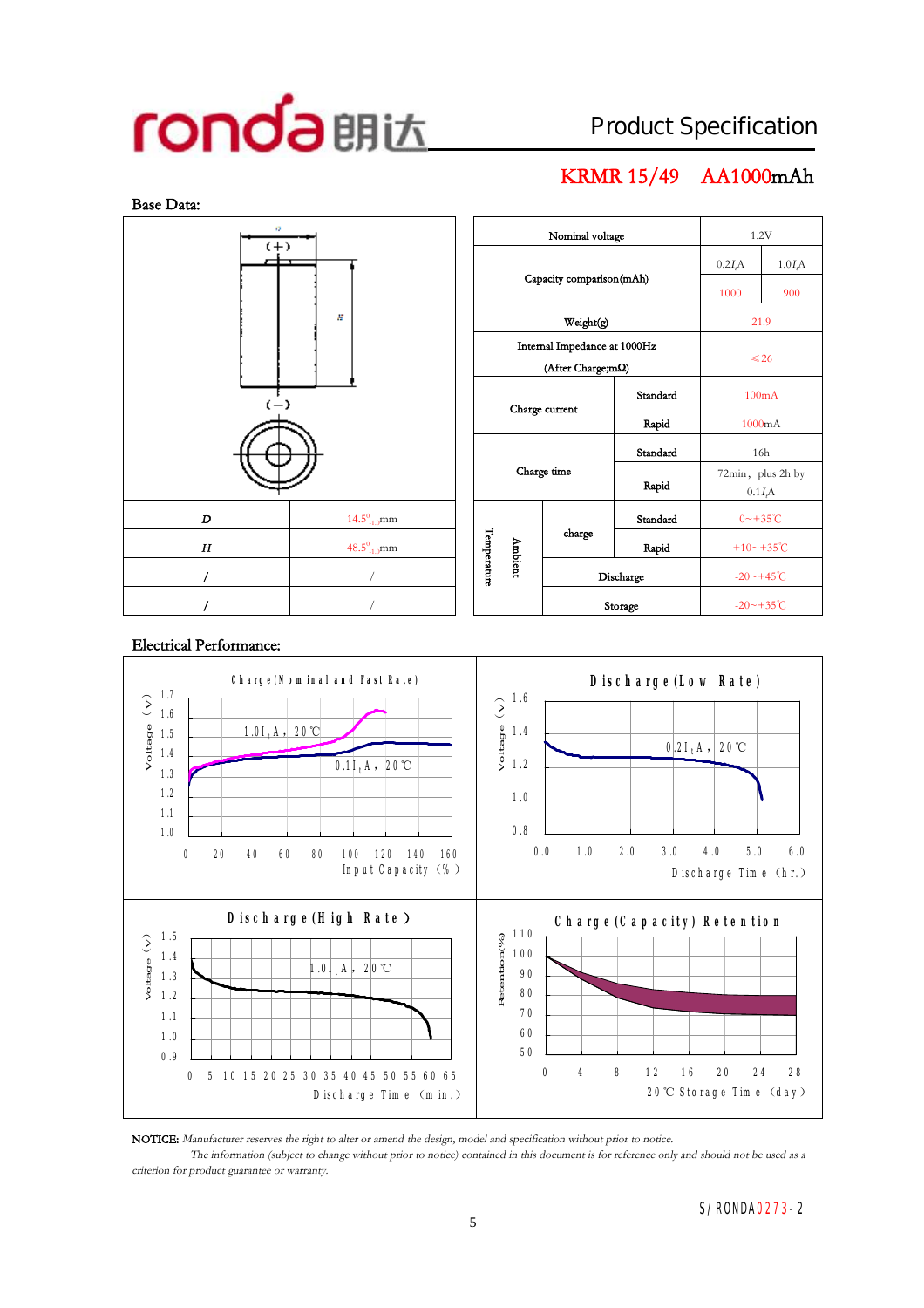## **产品规格书**

| 文件名称: 圆柱型密封可充镍镉电池规格书       |
|----------------------------|
| 型 号: KRMR 15/49 AA1000 毫安时 |
| 号: S/RONDA0273-1           |
| 次:<br>- A1                 |
| 期: 2012年10月10日             |
|                            |

| 版次           |                | 修改内容                                                                                                                                                                                       | 生效日期       |
|--------------|----------------|--------------------------------------------------------------------------------------------------------------------------------------------------------------------------------------------|------------|
| $\mathbf{A}$ | A0 初版发行        |                                                                                                                                                                                            | 2009-04-02 |
|              | A1 修订电池内阻参数和重量 |                                                                                                                                                                                            | 2012-10-10 |
|              |                |                                                                                                                                                                                            |            |
|              |                |                                                                                                                                                                                            |            |
|              |                |                                                                                                                                                                                            |            |
| 草<br>拟       | 核<br>审         | 复核                                                                                                                                                                                         | 批准         |
|              |                |                                                                                                                                                                                            |            |
|              |                | 江门市朗达集团有限公司<br>地址 / 广东省江门市建设三路篁庄沙冲围工业区C、D栋<br>电话 / 86-750-3287188 3287189<br>传真 / 86-750-3287198 3287199<br>邮编 / 529000<br>http:// www.ronda-battery.com<br>E-mail/ronda@ronda-battery.com |            |

*如果文件没有签名并盖章,本文件中包含的信息仅供参考,不应被用来作为产品提供保证或担保的基准。(如 有变更,恕不另行通知)*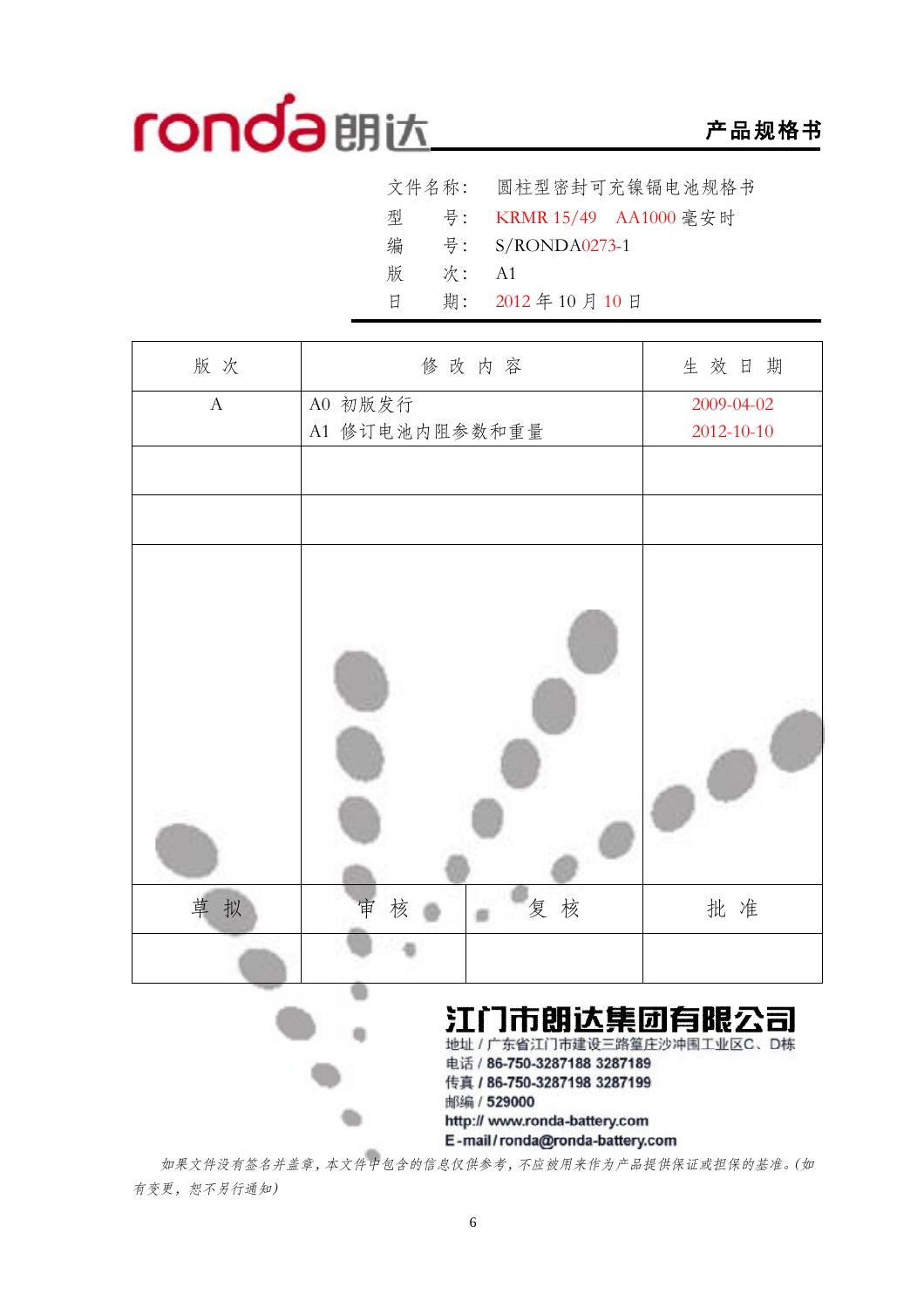

KRMR 15/49 AA1000 毫安时

1. 范围

本规格书适用于下述的**朗达**牌 Ni-Cd 圆柱型电池单体及电池组的全部性能指标. 额定容量: 1000mAh

电池型号: KRMR 15/49 AA (D: 14.5<sup>0</sup><sub>-1.0</sub>mm *H*: 48.5<sup>0</sup><sub>-1.0</sub>mm)



图 1 带防护外套的圆柱型密封镍镉可充单体电池

2. 组合电池的指标

组合电池的电压、重量等数据,近似等于单体电池数与对应值之乘积。 例如:组合电池包括三个单体电池 单体电池的额定电压=1.2V 则电池组的额定电压=1.2V×3=3.6V

3. 额定性能

表 1 电池的额定性能

| 项目   | 单位  | 指标           | 备注   |
|------|-----|--------------|------|
| 标称电压 | T 7 | . . <u>.</u> | 单体   |
| 额定容量 | mAh | 1000         | 标准充放 |

4. 电池性能与测试方法

除非另有说明,测试须在发货后一个月内在下述条件下进行: 环境温度: 20±5℃ 相对湿度: 65±20% 标准充放条件: 准备:充电前电池要以 0.2*<sup>I</sup>t*A 恒流放电至终点电压 1.0V; 充电:100mA(0.1*<sup>I</sup>t*A)充 16 小时; 搁置:1~4 小时;

放电:200mA(0.2*<sup>I</sup>t*A)至 1.0V。

电池性能和测试方法见表 2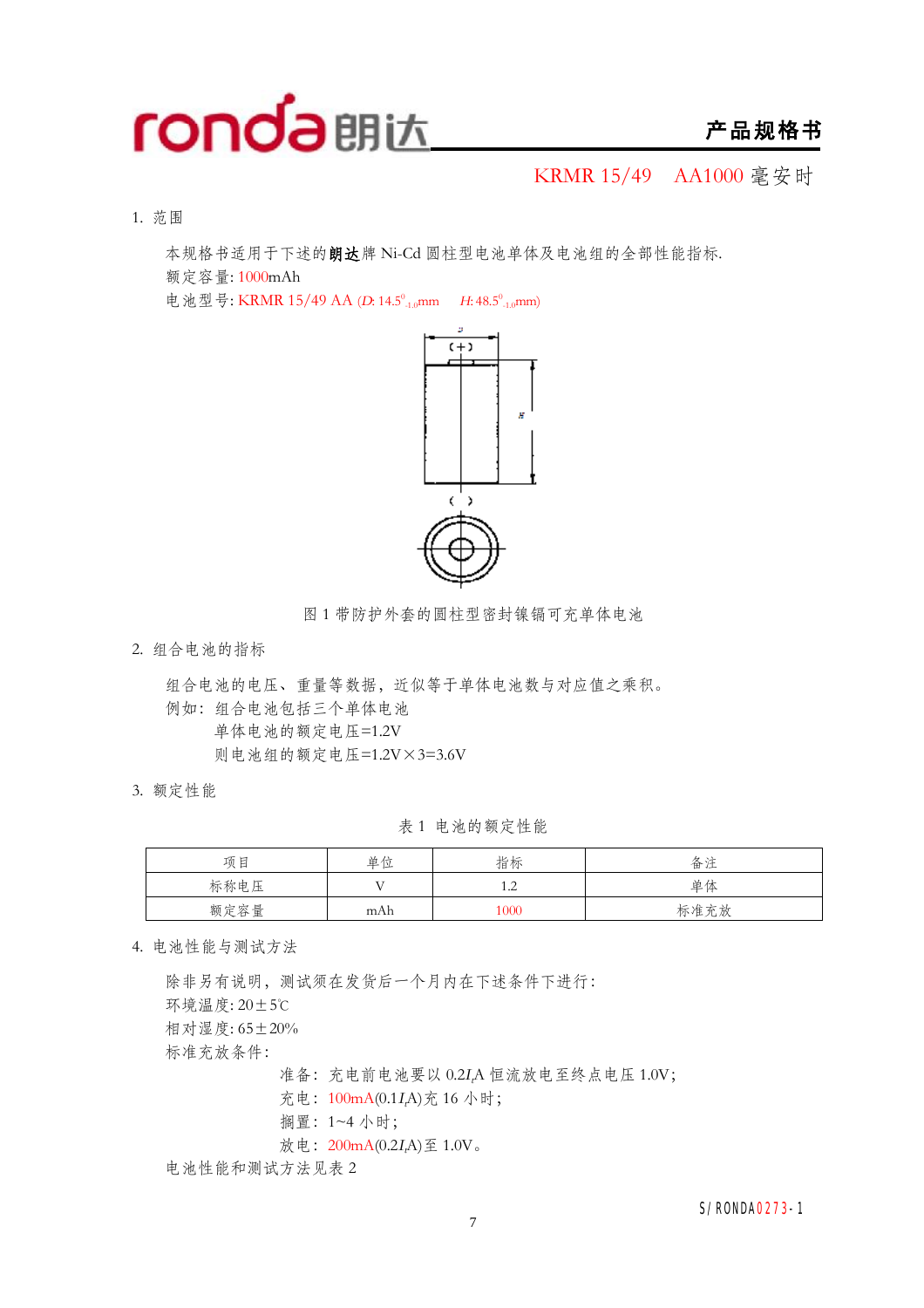KRMR 15/49 AA1000 毫安时

|              | 测试项目              | 单位           | 标准                  | 测试方法                                                                           | 备注 |
|--------------|-------------------|--------------|---------------------|--------------------------------------------------------------------------------|----|
|              |                   | h            | $\geqslant 5$       | 标准充放                                                                           |    |
| 放<br>申.<br>性 | $20^{\circ}C^{1}$ | min          | $\geqslant 54$      | 标准充电后搁置 1~4 小时, 以 1000mA(1.0I,A)<br>放电至 0.9V。                                  |    |
| 能            | $-18^{\circ}$ C   | $\mathsf{h}$ | $\geqslant$ 3       | 标准充电后在-18℃±2℃搁置 16~24 小时,<br>以 200mA(0.2I,A)放电至 1.0V。                          |    |
|              | 荷电保持率             | h/min        | $\geqslant$ 3h15min | 标准充电后, 开路搁置 28 天(20 °C±2°C),随<br>后标准放电(0.2IA)至 1.0V。                           |    |
|              | 循环寿命              | Cycle        | $\geqslant 500$     | 见附录 表3                                                                         |    |
|              | 耐充电寿命             | h            | $\geqslant$ 3       | 见附录 表 4                                                                        |    |
|              | 过充测试              | $\mathsf{h}$ | $\geqslant 5$       | 充电: 100mA(0.1IA) 充电 28 天<br>搁置: 1~4 小时<br>放电: 200mA(0.2IA)至 1.0V               |    |
|              | 安全装置操作            |              | 无爆炸、无破裂             | 以 200mA(0.2IA) 放电至 0V 后再以<br>1000mA(1.0 I,A)强制放电 60分钟。                         |    |
|              | 贮存1)              | h            | $\geqslant$ 5       | 以 200mA(0.2IA)放电至 1.0V 后搁置 12个月,<br>再进行标准充放。                                   |    |
|              | 内阻                | $m\Omega$    | $\leq 26$           | 电池应以 0.2IA 放电至 1.0V, 然后标准充电,<br>搁置 1~4 小时; 在频率为 1.0kHz±0.1kHz 的<br>交流电流下测电池内阻。 |    |
|              | 重量                | g            | $21.9($ 大约)         |                                                                                | 参考 |
|              | 碰撞试验              |              | 不漏液、不着火、不爆炸         | IEC 62133 2002 4.2.2                                                           |    |
|              | 自由落体              |              | 不着火、不爆炸             | IEC 62133 2002 4.3.3                                                           |    |

表 2 电池性能及测试方法 <sup>2</sup>)

1)允许最多测试五次 2)如未特别说明电池在测试前必须以 0.2*<sup>I</sup>t*A 恒流放电至终点电压 1.0V

*注:本规格书中的测试方法根据 IEC 61951-1 <sup>2006</sup> 制订,详细测试方法请参考该标准的相关条款。*

5. 电池外观尺寸

参见附图

6. 外观

无裂缝、疤痕、破裂、锈蚀、脏污、漏液、变形

7. 使用注意事项

- 1)勿将电池反极充电;
- 2) 如电池已带电, 初次用前先放电后再充电;
- 3)避免以高于指定的电流充放电;
- 4)防止电池短路,不要拆解或焚烧电池;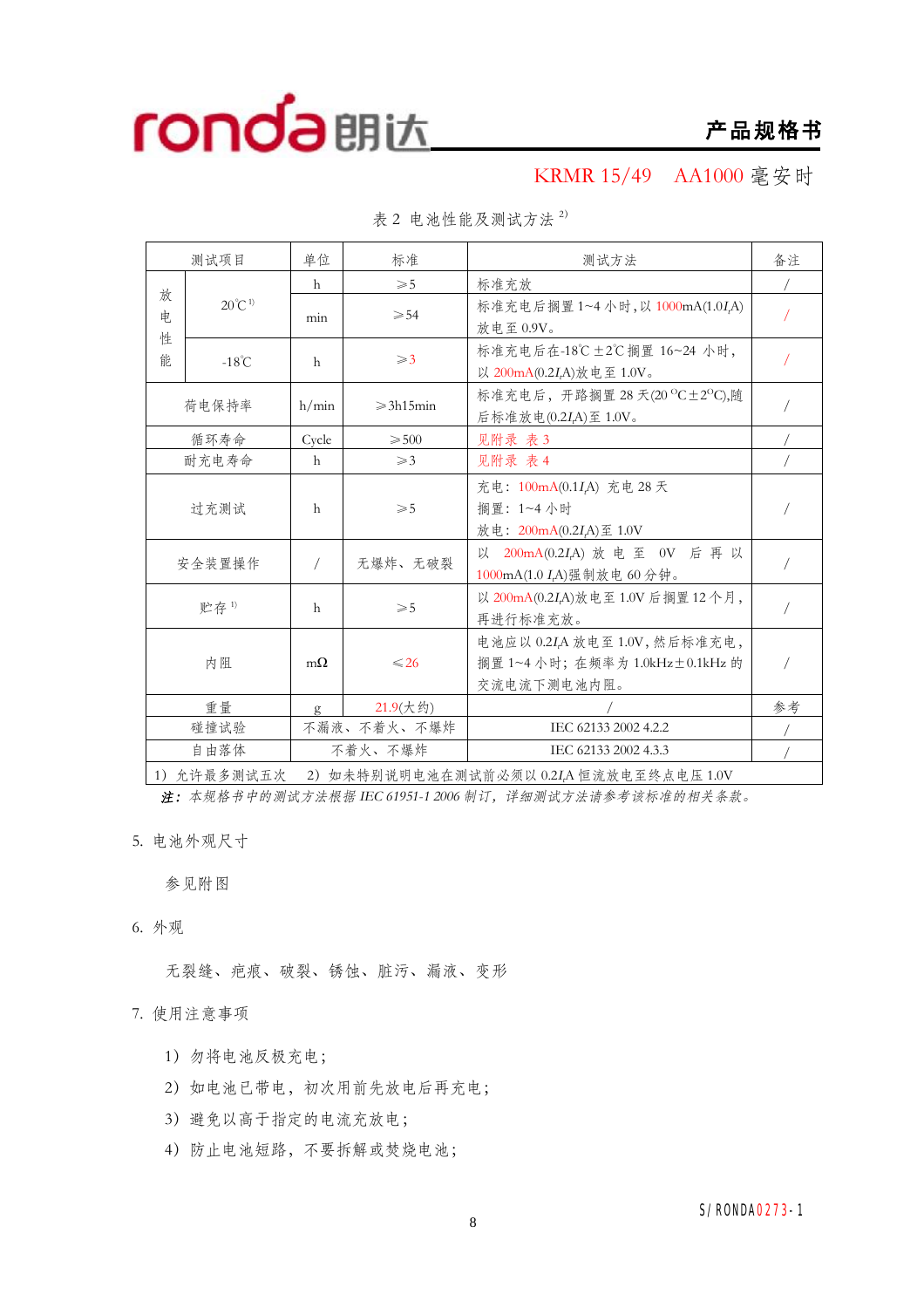

### **产品规格书**

KRMR 15/49 AA1000 毫安时

- 5)勿在电池上直接锡焊焊接;
- 6)如极端高温、大于规定的过充、过放电,电池的使用寿命可能会下降;
- 7)电池应存放干爽阴凉处,电池在组装或焊接前应将电池放电;
- 8)建议在运输或散装贮存时将电池放电;
- 9)不要将不同类型或不同容量的电池组合使用。

附录

1)循环寿命测试

循环寿命试验前,电池应以 0.2*<sup>I</sup>t*A 放电至终止电压 1.0V,然后,在环境温度 20℃±5℃下作 循环寿命测试;测试循环见表 3。

循环次数 | 充电 充电 | 充电态搁置 | 放电 1 0.25*I*<sub>A</sub> 2h20min 0.1*I*<sub>A</sub> 16h 无 无 0.25*I*<sub>A</sub> 2h20min 2~48 0.25*<sup>I</sup>t*A 3h10min 无 0.25*<sup>I</sup>t*A 2h20min 49 0.25*<sup>I</sup>t*A 3h10min 无 0.25*<sup>I</sup>t*A 放电至 1.0V 50 0.1*IA* 16h 1h∼4h 0.20*IA* 放电至 1.0V<sup>b)</sup>

表 3 循环寿命

循环至任何第 50 次放电时间不足 3 小时或在 1~48 个循环中电压降至 1.0V 以下为止。

2)耐充电寿命测试

测试前以 0.2*<sup>I</sup>t*A 放电至终止电压 1.0V,然后,在 20℃±5℃的环境温度下根据表 4 做耐充电 寿命测试。

#### 表 4 耐充电寿命

| 循环次数 | 充电            | 放电。)           |
|------|---------------|----------------|
|      | 0.05 I A 91d  | 0.2IA 放电至 1.0V |
|      | $0.05I$ A 91d | 0.2IA 放电至 1.0V |
|      | 0.05 I A 91d  | 0.2IA 放电至 1.0V |
|      | 0.05 I A 91d  | 0.2IA 放电至 1.0V |